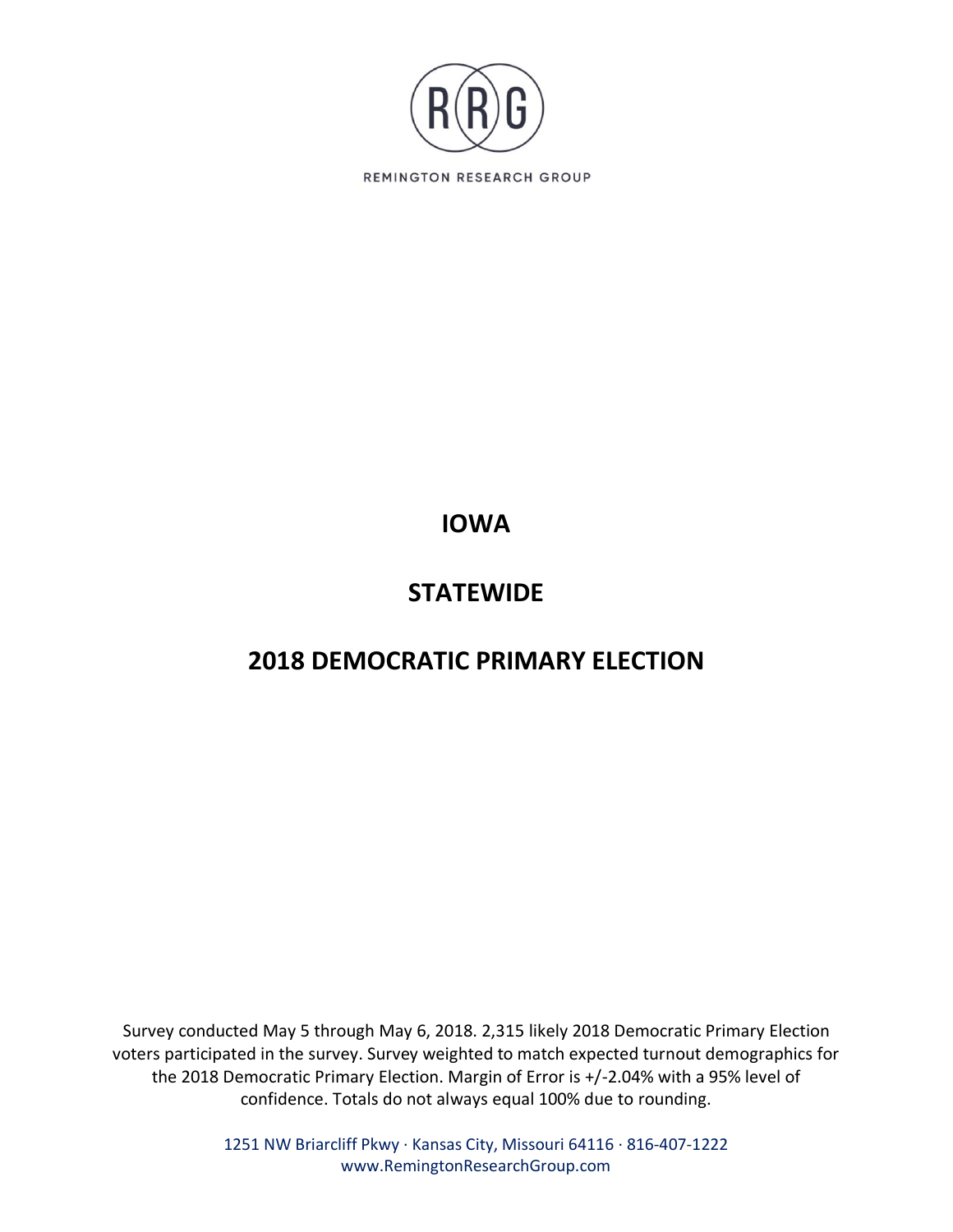

## Q1: What is your top issue facing the state of Iowa?

Jobs/Economy: 9% Education: 24% Taxes: 7% Infrastructure and roads: 8% Women's rights: 13% Healthcare: 21% Something else: 5% Not sure: 13%

Q2: What is your opinion of Donald Trump?

Favorable: 7% Unfavorable: 88% No opinion: 5%

Q3: Candidates in the June 5<sup>th</sup> Democratic Primary Election for Governor are Cathy Glasson, Nate Boulton, Fred Hubbell, John Norris, Andy McGuire and Ross Wilburn. If the election were held today, for whom would you vote?

Cathy Glasson: 7% Nate Boulton: 20% Fred Hubbell: 46% John Norris: 5% Andy McGuire: 3% Ross Wilburn: 1% Undecided: 18%

Q4: What is your favorite type of music?

Pop: 8% Rock: 19% Country: 26% Rap: 2% Jazz: 8% Classical: 15% Christian: 5% Other: 17%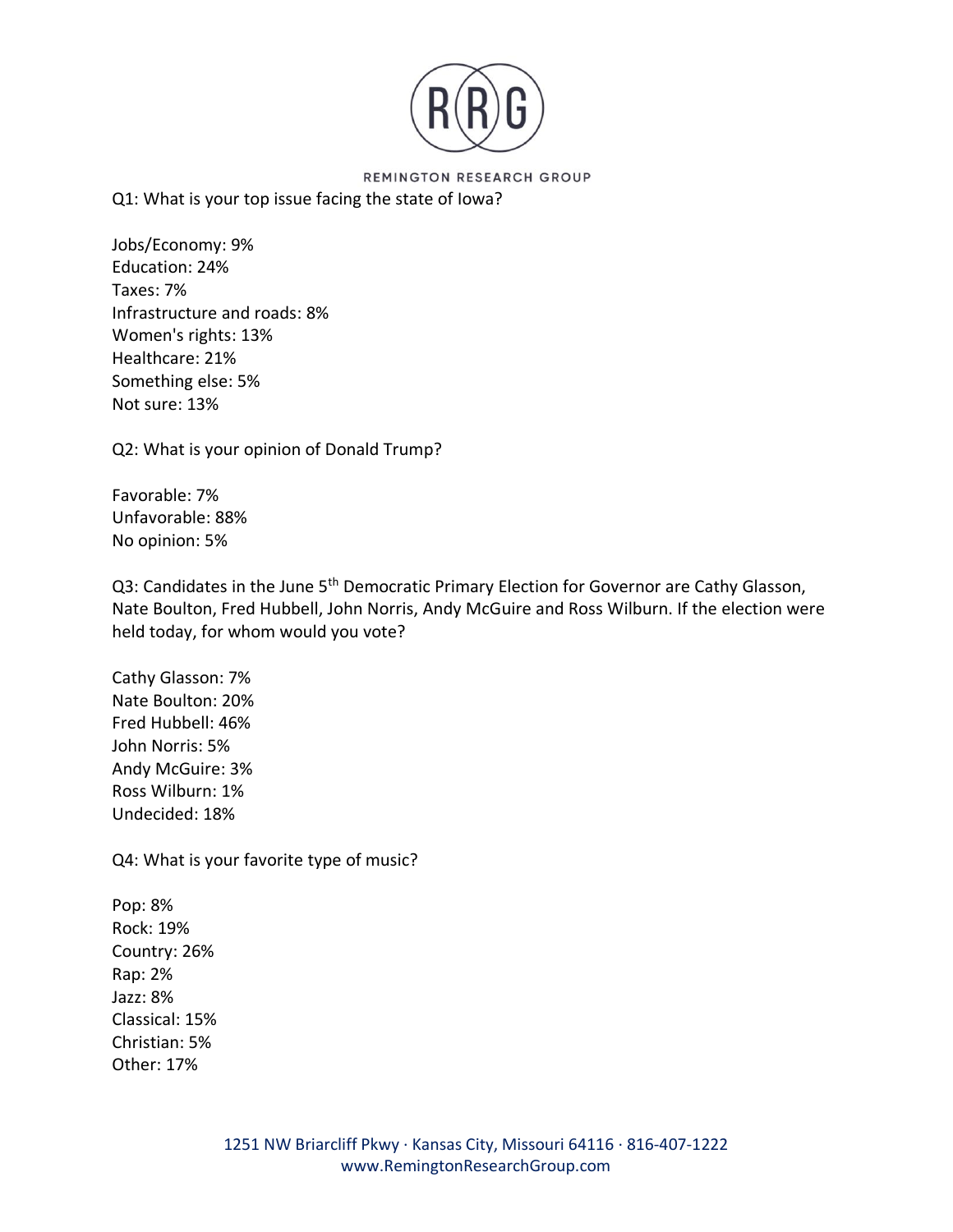

Q5: Do you consider your lifestyle to be more blue collar/working class or more white collar/upper class?

Blue collar: 61% White collar: 31% Not sure: 8%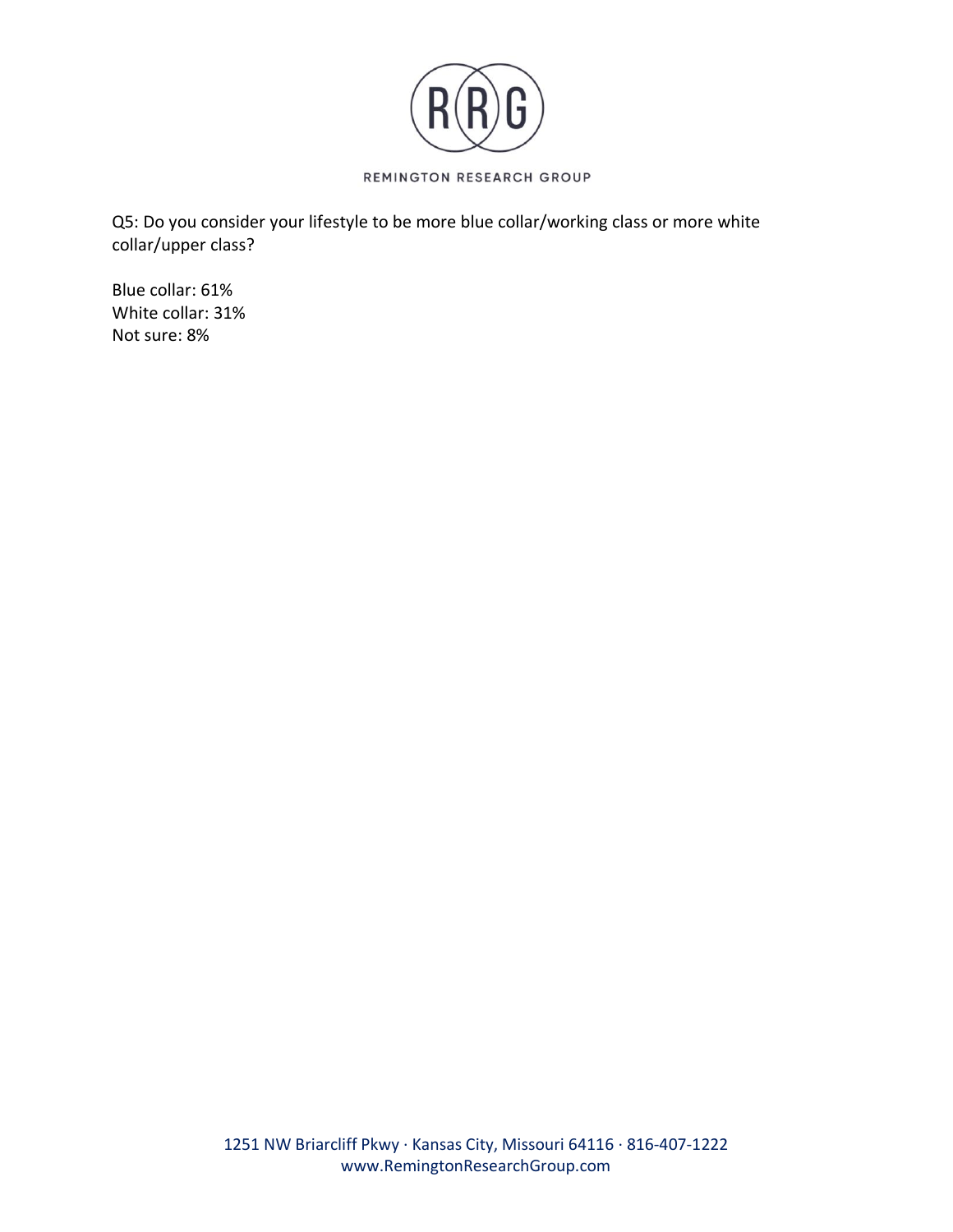

## Q1: What is your top issue facing the state of Iowa?

| Column %              | 1   | 2   | з   |     |
|-----------------------|-----|-----|-----|-----|
| Jobs/Economy          | 9%  | 12% | 8%  | 6%  |
| <b>Education</b>      | 24% | 23% | 23% | 24% |
| <b>Taxes</b>          | 7%  | 5%  | 7%  | 9%  |
| Infrastructure/Roads  | 7%  | 8%  | 7%  | 11% |
| <b>Women's rights</b> | 13% | 13% | 16% | 11% |
| <b>Healthcare</b>     | 21% | 20% | 22% | 21% |
| <b>Something else</b> | 6%  | .5% | .5% | 5%  |
| <b>Not sure</b>       | 12% | 14% | 12% | 14% |

*Table 1. Q1 by CONGRESSIONAL*

| Column %              |     | <b>Blue collar</b> White collar | Not sure |
|-----------------------|-----|---------------------------------|----------|
| Jobs/Economy          | 11% | 5%                              | 9%       |
| <b>Education</b>      | 20% | 30%                             | 27%      |
| <b>Taxes</b>          | 7%  | 5%                              | 5%       |
| Infrastructure/Roads  | 9%  | 6%                              | 9%       |
| <b>Women's rights</b> | 12% | 17%                             | 10%      |
| <b>Healthcare</b>     | 22% | 20%                             | 17%      |
| <b>Something else</b> | 6%  | 5%                              | 3%       |
| Not sure              | 13% | 11%                             | 20%      |
| Table 2. Q1 by Q5     |     |                                 |          |

| Column %              | <b>Female</b> | <b>Male</b> |
|-----------------------|---------------|-------------|
| Jobs/Economy          | 8%            | 11%         |
| <b>Education</b>      | 24%           | 23%         |
| <b>Taxes</b>          | 7%            | 7%          |
| Infrastructure/Roads  | 6%            | 10%         |
| <b>Women's rights</b> | 16%           | 10%         |
| <b>Healthcare</b>     | 22%           | 20%         |
| <b>Something else</b> | 4%            | 7%          |
| <b>Not sure</b>       | 14%           | 12%         |

*Table 3. Q1 by GENDER*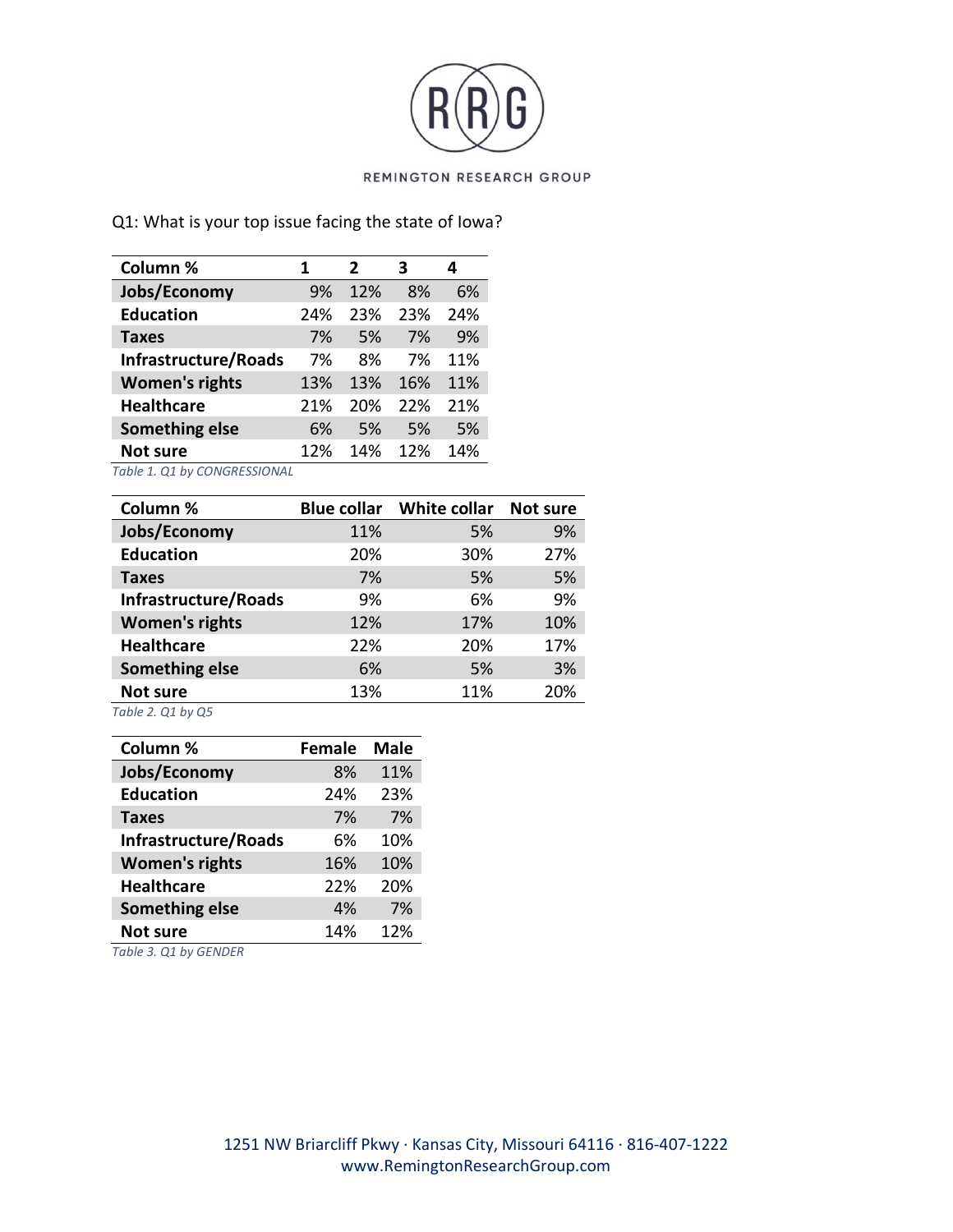

Q1: What is your top issue facing the state of Iowa? (Continued)

| Column %              | <b>Liberal</b> | <b>Moderate</b> | <b>Conservative</b> |
|-----------------------|----------------|-----------------|---------------------|
| Jobs/Economy          | 7%             | 10%             | 16%                 |
| <b>Education</b>      | 26%            | 23%             | 16%                 |
| <b>Taxes</b>          | 3%             | 8%              | 14%                 |
| Infrastructure/Roads  | 7%             | 8%              | 12%                 |
| <b>Women's rights</b> | 19%            | 10%             | 5%                  |
| <b>Healthcare</b>     | 21%            | 22%             | 18%                 |
| Something else        | 5%             | 5%              | 5%                  |
| <b>Not sure</b>       | 11%            | 15%             | 14%                 |

*Table 4. Q1 by IDEOLOGY*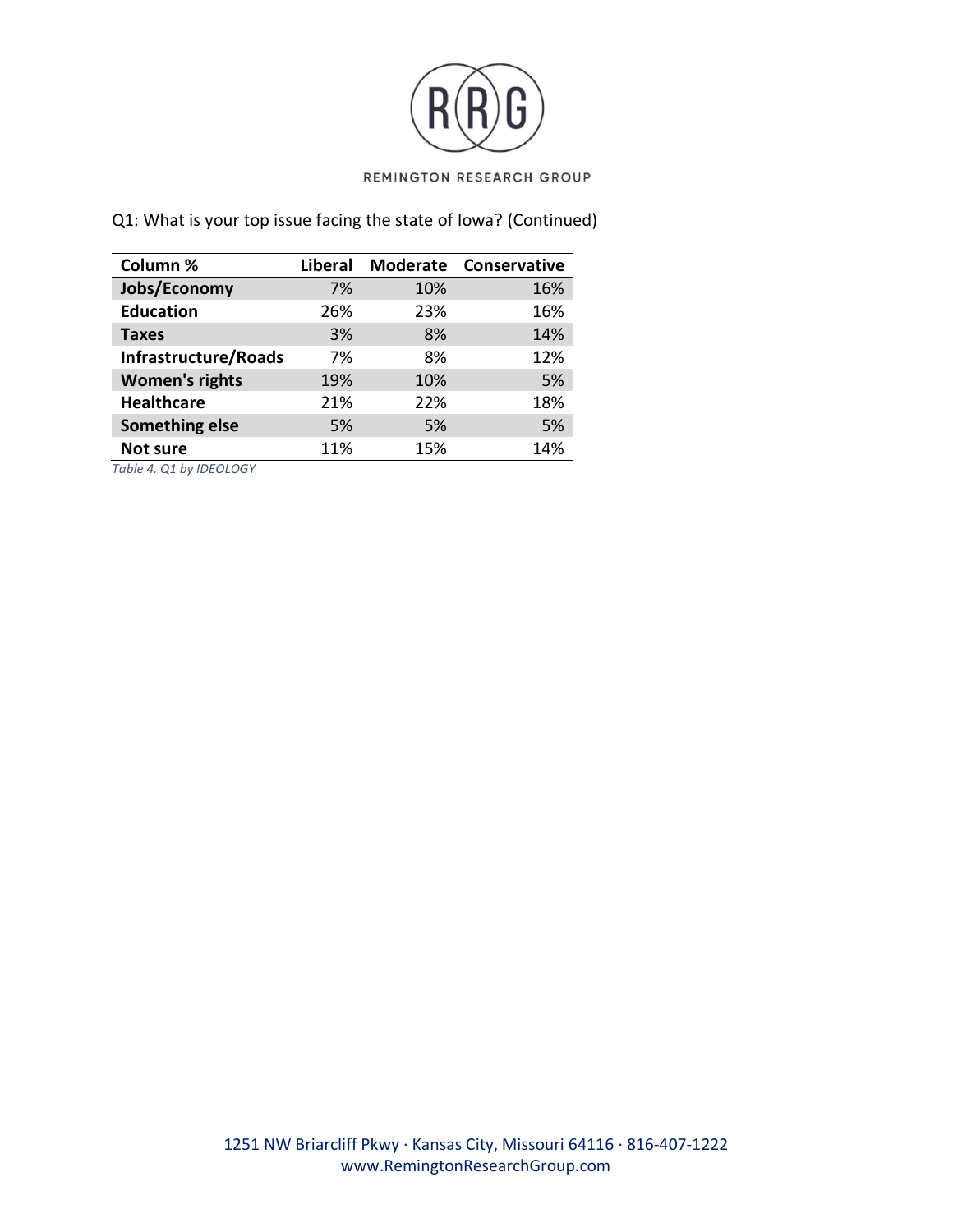

## Q2: What is your opinion of Donald Trump?

| Column %                     | 1.        | $\boldsymbol{z}$ | 2   |           |
|------------------------------|-----------|------------------|-----|-----------|
| <b>Favorable</b>             | 6%        | 8%               | .5% | <b>8%</b> |
| Unfavorable 88% 88% 92% 84%  |           |                  |     |           |
| <b>No opinion</b>            | <b>5%</b> | 4%               | 4%  | 7%        |
| Table 5. Q2 by CONGRESSIONAL |           |                  |     |           |

| Column %           | <b>Blue collar</b> | White collar | Not sure |
|--------------------|--------------------|--------------|----------|
| <b>Favorable</b>   | 9%                 | 4%           | 4%       |
| <b>Unfavorable</b> | 86%                | 92%          | 87%      |
| <b>No opinion</b>  | 5%                 | 4%           | 9%       |

*Table 6. Q2 by Q5*

| Column %              | <b>Female</b> | Male |
|-----------------------|---------------|------|
| <b>Favorable</b>      | 6%            | 9%   |
| <b>Unfavorable</b>    | 89%           | 86%  |
| <b>No opinion</b>     | 5%            | 5%   |
| Table 7. Q2 by GENDER |               |      |

| Column %           |     |           | Liberal Moderate Conservative |
|--------------------|-----|-----------|-------------------------------|
| Favorable          | 2%  | <b>5%</b> | 30 <sup>%</sup>               |
| <b>Unfavorable</b> | 96% | 88%       | 57%                           |
| <b>No opinion</b>  | 2%  | 6%        | 12%                           |

*Table 8. Q2 by IDEOLOGY*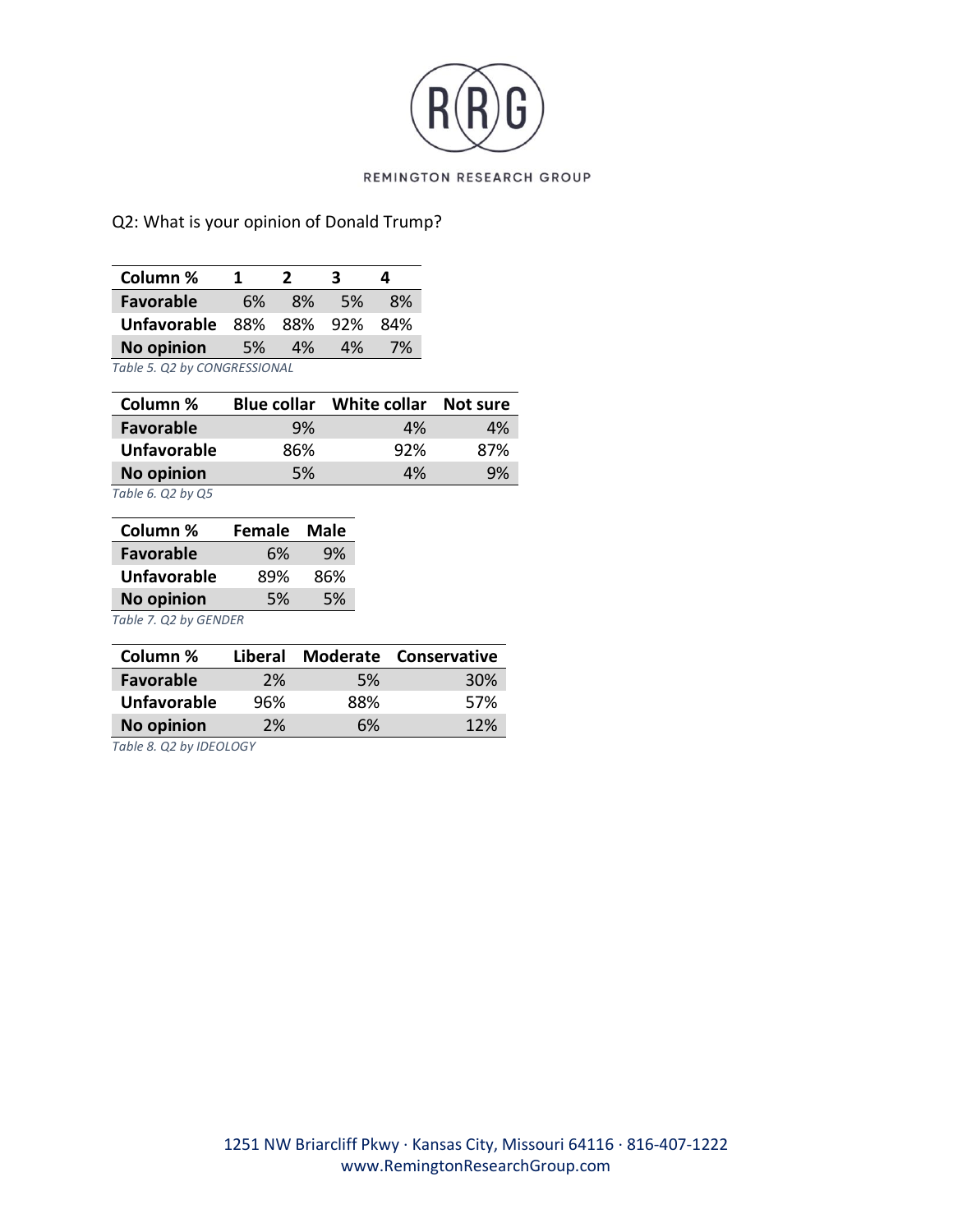

Q3: Candidates in the June 5<sup>th</sup> Democratic Primary Election for Governor are Cathy Glasson, Nate Boulton, Fred Hubbell, John Norris, Andy McGuire and Ross Wilburn. If the election were held today, for whom would you vote?

| Column %             | 1   | $\overline{\mathbf{z}}$ | з   | 4   |
|----------------------|-----|-------------------------|-----|-----|
| <b>Cathy Glasson</b> | 6%  | 9%                      | .5% | 9%  |
| <b>Nate Boulton</b>  | 23% | 16%                     | 25% | 13% |
| <b>Fred Hubbell</b>  | 45% | 44%                     | 51% | 47% |
| <b>John Norris</b>   | .5% | .5%                     | .5% | 5%  |
| <b>Andy McGuire</b>  | 3%  | 4%                      | 3%  | 3%  |
| <b>Ross Wilburn</b>  | በ%  | 1%                      | በ%  | 1%  |
| <b>Undecided</b>     | 16% | 21%                     | 11% | 21% |

*Table 9. Q3 by CONGRESSIONAL*

| Column %             |     | <b>Blue collar</b> White collar | <b>Not sure</b> |
|----------------------|-----|---------------------------------|-----------------|
| <b>Cathy Glasson</b> | 8%  | 6%                              | 9%              |
| <b>Nate Boulton</b>  | 22% | 19%                             | 13%             |
| <b>Fred Hubbell</b>  | 46% | 49%                             | 34%             |
| <b>John Norris</b>   | 4%  | 8%                              | 4%              |
| <b>Andy McGuire</b>  | 3%  | 4%                              | 3%              |
| <b>Ross Wilburn</b>  | 1%  | 1%                              | 0%              |
| <b>Undecided</b>     | 17% | 14%                             | 37%             |

*Table 10. Q3 by Q5*

| Column %               | <b>Female</b> | <b>Male</b> |
|------------------------|---------------|-------------|
| <b>Cathy Glasson</b>   | 7%            | 7%          |
| <b>Nate Boulton</b>    | 18%           | 23%         |
| <b>Fred Hubbell</b>    | 48%           | 45%         |
| <b>John Norris</b>     | 5%            | 5%          |
| <b>Andy McGuire</b>    | 3%            | 3%          |
| <b>Ross Wilburn</b>    | 1%            | 1%          |
| <b>Undecided</b>       | 19%           | 16%         |
| Table 11. Q3 by GENDER |               |             |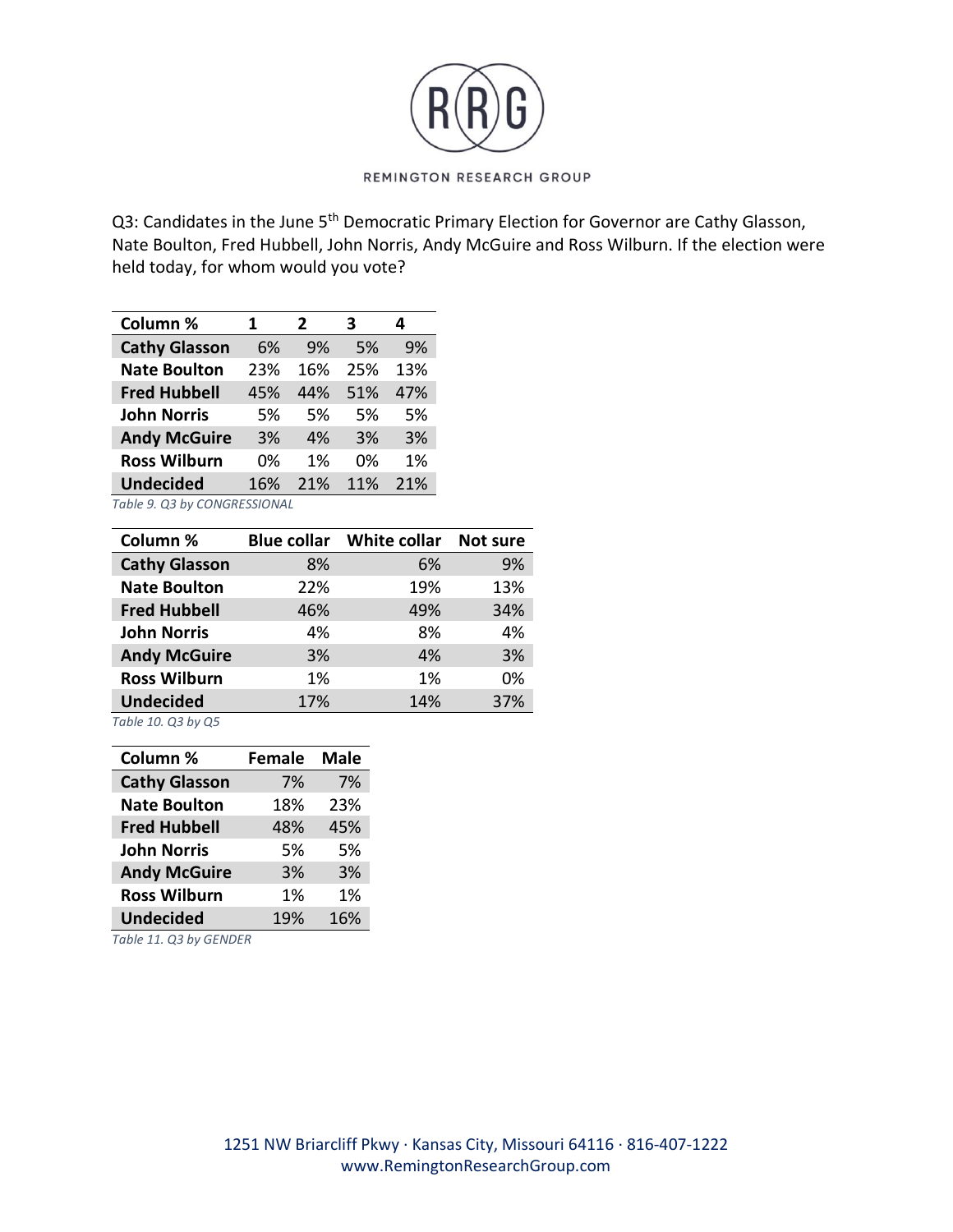

Q3: Candidates in the June 5<sup>th</sup> Democratic Primary Election for Governor are Cathy Glasson, Nate Boulton, Fred Hubbell, John Norris, Andy McGuire and Ross Wilburn. If the election were held today, for whom would you vote? (Continued)

| Column %             | Liberal |     | Moderate Conservative |
|----------------------|---------|-----|-----------------------|
| <b>Cathy Glasson</b> | 10%     | 5%  | 6%                    |
| <b>Nate Boulton</b>  | 21%     | 21% | 11%                   |
| <b>Fred Hubbell</b>  | 47%     | 47% | 41%                   |
| <b>John Norris</b>   | 7%      | 4%  | 3%                    |
| <b>Andy McGuire</b>  | 3%      | 3%  | 5%                    |
| <b>Ross Wilburn</b>  | 0%      | 1%  | 2%                    |
| <b>Undecided</b>     | 12%     | 19% | 32%                   |

*Table 12. Q3 by IDEOLOGY*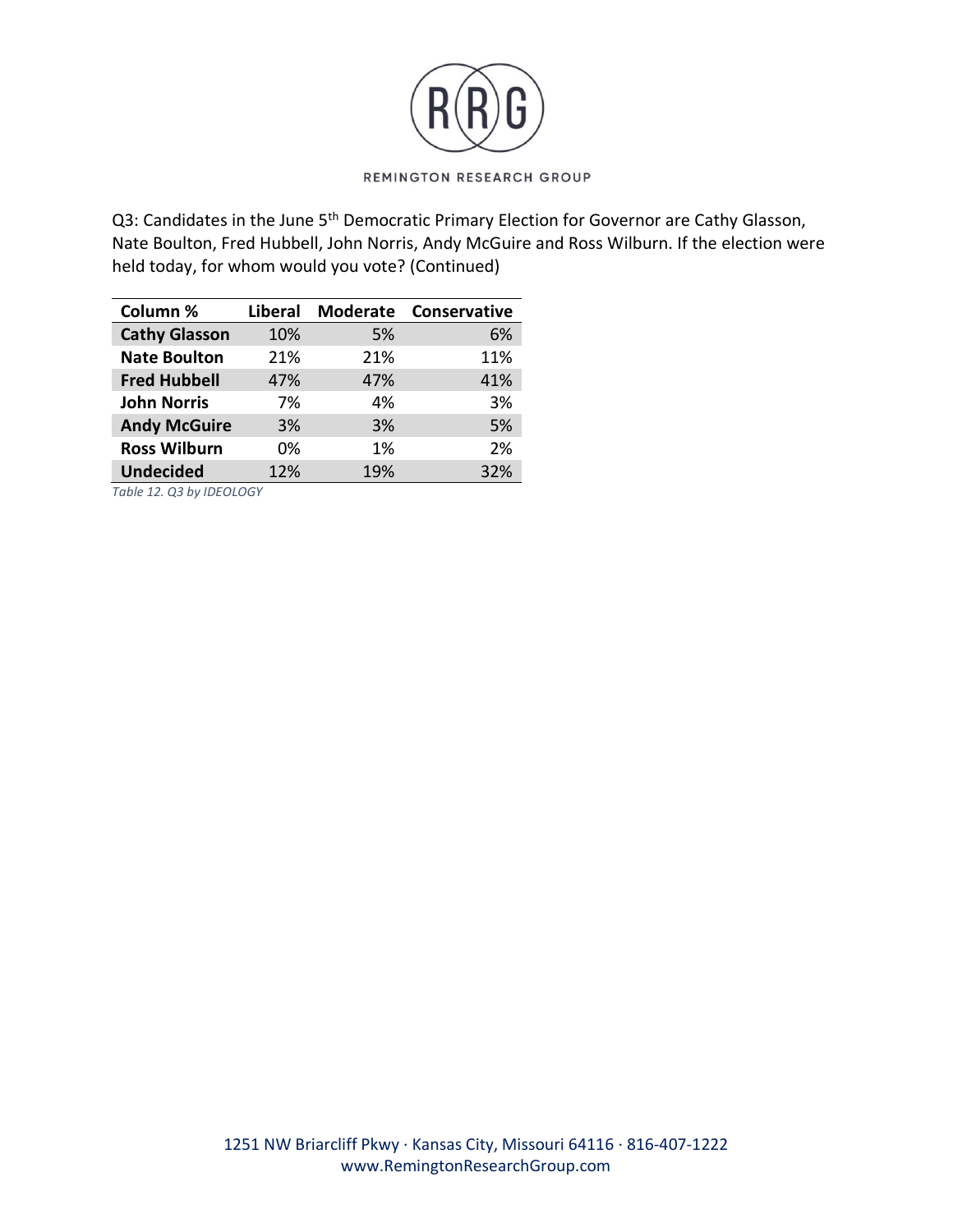

## Q4: What is your favorite type of music?

| Column %                      | 1   | 2   | З   | 4   |
|-------------------------------|-----|-----|-----|-----|
| Pop                           | 8%  | 8%  | 8%  | 6%  |
| <b>Rock</b>                   | 21% | 18% | 20% | 18% |
| Country                       | 25% | 26% | 23% | 30% |
| Rap                           | 3%  | 1%  | 1%  | 1%  |
| Jazz                          | 6%  | 9%  | 9%  | 7%  |
| <b>Classical</b>              | 13% | 15% | 16% | 15% |
| Christian                     | 5%  | 5%  | 4%  | 6%  |
| <b>Other</b>                  | 17% | 17% | 19% | 16% |
| Table 13. Q4 by CONGRESSIONAL |     |     |     |     |

| Column %         |     | Blue collar  White collar | <b>Not sure</b> |
|------------------|-----|---------------------------|-----------------|
| Pop              | 8%  | 9%                        | 3%              |
| <b>Rock</b>      | 20% | 21%                       | 12%             |
| Country          | 34% | 12%                       | 20%             |
| Rap              | 2%  | 2%                        | 2%              |
| Jazz             | 5%  | 12%                       | 10%             |
| <b>Classical</b> | 10% | 22%                       | 19%             |
| Christian        | 5%  | 3%                        | 9%              |
| <b>Other</b>     | 16% | 19%                       | 24%             |

*Table 14. Q4 by Q5*

| Column %         | <b>Female</b> | <b>Male</b> |
|------------------|---------------|-------------|
| Pop              | 9%            | 6%          |
| <b>Rock</b>      | 17%           | 23%         |
| <b>Country</b>   | 26%           | 26%         |
| Rap              | 2%            | 2%          |
| Jazz             | 7%            | 8%          |
| <b>Classical</b> | 17%           | 12%         |
| <b>Christian</b> | 5%            | 5%          |
| <b>Other</b>     | 17%           | 18%         |

*Table 15. Q4 by GENDER*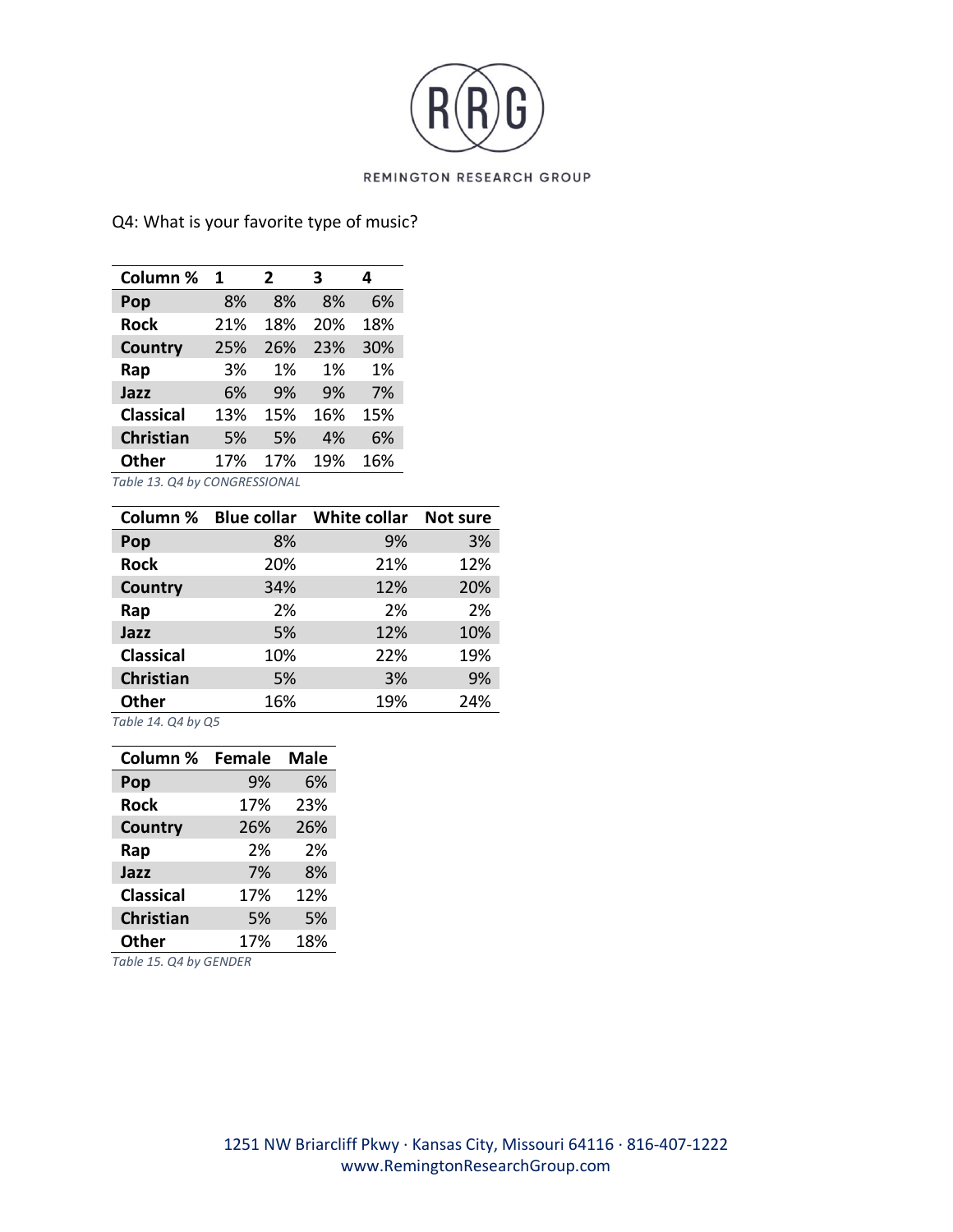

## Q4: What is your favorite type of music? (Continued)

| Column % Liberal |     | <b>Moderate</b> | <b>Conservative</b> |
|------------------|-----|-----------------|---------------------|
| Pop              | 10% | 7%              | 2%                  |
| <b>Rock</b>      | 24% | 17%             | 11%                 |
| Country          | 18% | 30%             | 43%                 |
| Rap              | 2%  | 2%              | 2%                  |
| Jazz             | 9%  | 7%              | 5%                  |
| <b>Classical</b> | 16% | 14%             | 9%                  |
| <b>Christian</b> | 3%  | 6%              | 11%                 |
| <b>Other</b>     | 18% | 17%             | 16%                 |

*Table 16. Q4 by IDEOLOGY*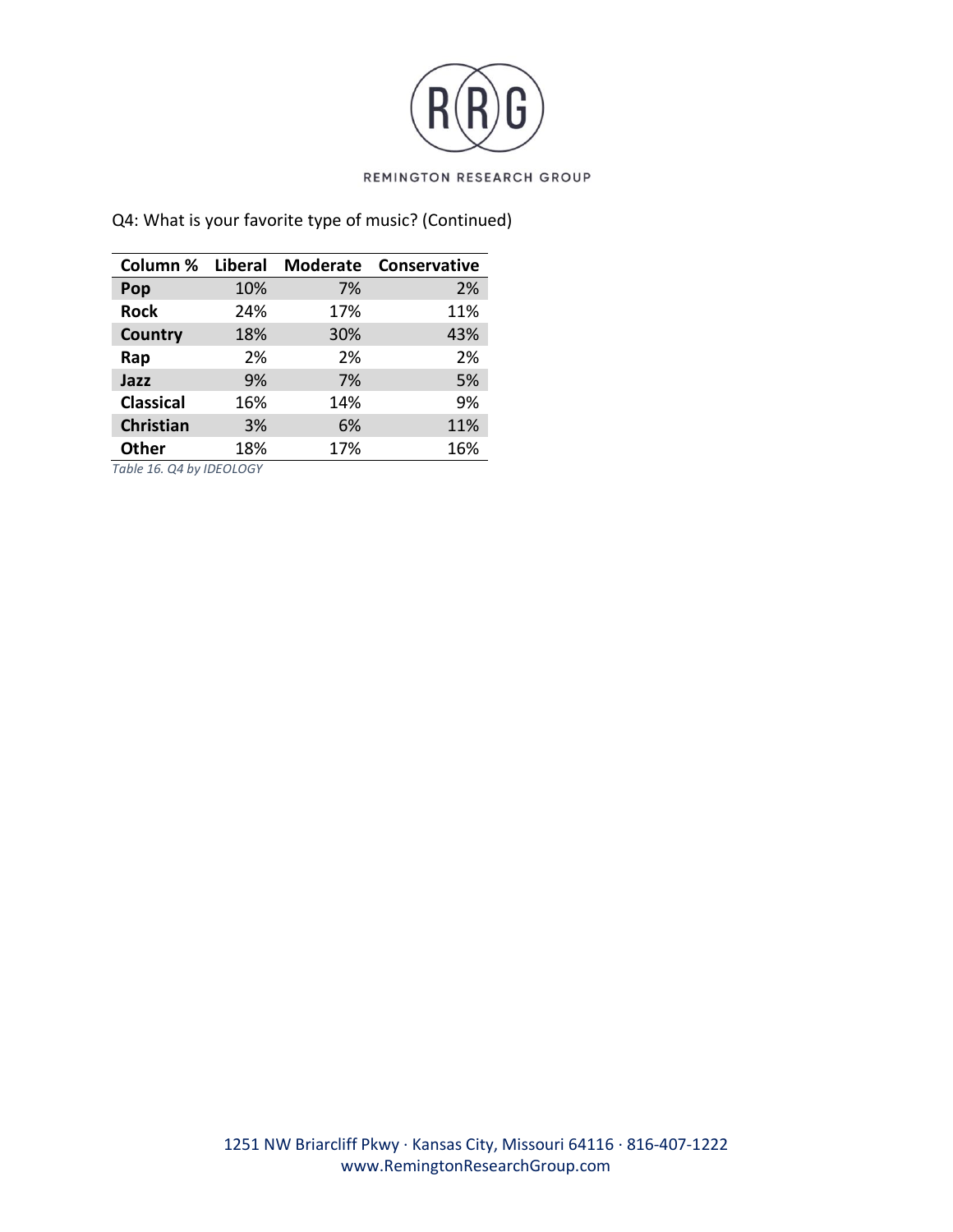

Q5: Do you consider your lifestyle to be more blue collar/working class or more white collar/upper class?

| Column %                      | .1 | $\boldsymbol{z}$ | З | Δ      |
|-------------------------------|----|------------------|---|--------|
| <b>Blue collar</b>            |    | 64% 59% 55% 62%  |   |        |
| White collar                  |    | 29% 32% 37% 28%  |   |        |
| Not sure                      | 7% | 9%               |   | 9% 10% |
| Table 17. Q5 by CONGRESSIONAL |    |                  |   |        |

| Column %            | <b>Female</b> | Male |
|---------------------|---------------|------|
| <b>Blue collar</b>  | 61%           | 61%  |
| <b>White collar</b> | 30%           | 31%  |
| <b>Not sure</b>     | 9%            | 8%   |
|                     |               |      |

*Table 18. Q5 by GENDER*

| Column %           | Liberal |     | Moderate Conservative |
|--------------------|---------|-----|-----------------------|
| <b>Blue collar</b> | 56%     | 63% | 72%                   |
| White collar       | 37%     | 28% | 18%                   |
| Not sure           | 8%      | 9%  | 10%                   |

*Table 19. Q5 by IDEOLOGY*